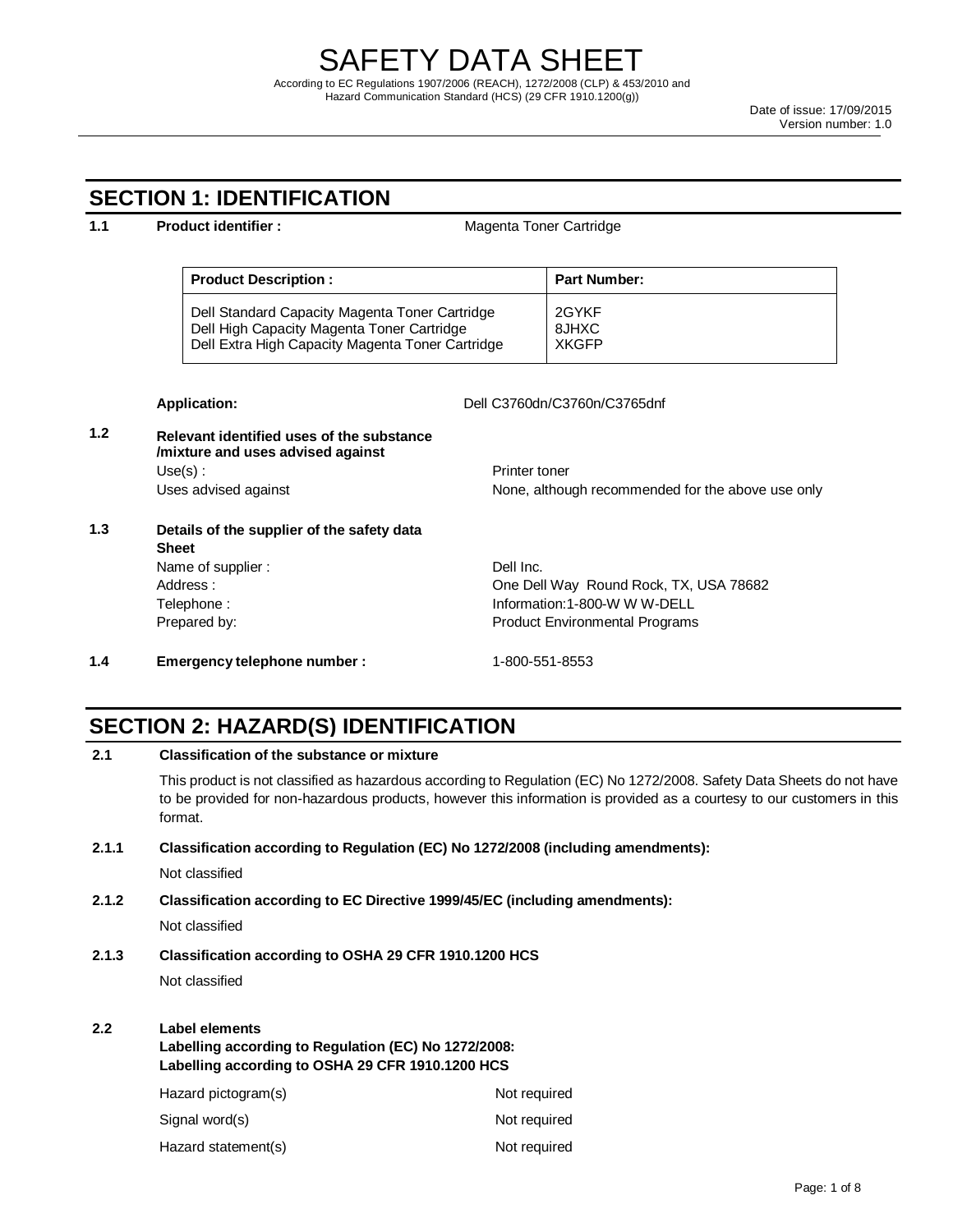Date of issue: 17/09/2015 Version number: 1.0

Precautionary statement(s) Not required

**2.3 Other hazards** None

## **SECTION 3: COMPOSITION/INFORMATION ON INGREDIENTS**

**3.1 Substances**

Not applicable

#### **3.2 Mixtures**

| <b>EC Number</b> | <b>CAS Number</b> | <b>Name</b>      | Ingredients<br>$(%$ by wt.) | <b>Classification according to</b><br><b>Regulation (EC) No 1278/2008 (CLP)</b> |
|------------------|-------------------|------------------|-----------------------------|---------------------------------------------------------------------------------|
| Undisclosed      | Undisclosed       | Polyester        | $70 - 90\%$                 | Not classified                                                                  |
| 232-315-6        | 8002-74-2         | Paraffin Wax     | $< 10\%$                    | Not classified                                                                  |
| Undisclosed      | Undisclosed       | Red pigment      | $< 10\%$                    | Not classified                                                                  |
| 231-545-4        | 7631-86-9         | Amorphous silica | < 10%                       | Not classified                                                                  |
| 236-675-5        | 13463-67-7        | Titanium oxide   | $< 1\%$                     | Not classified                                                                  |

No REACH registration numbers are provided either because the mixture contains pre-registered phase-in substances and the transition period for their registration according to Article 23 of REACH has not yet expired or because the annual tonnages do not require a REACH registration.

## **SECTION 4: FIRST-AID MEASURES**

| 4.1 | Description of first aid measures                                             |                                                                                                                   |  |  |
|-----|-------------------------------------------------------------------------------|-------------------------------------------------------------------------------------------------------------------|--|--|
|     | <b>Inhalation</b>                                                             | Remove from exposure and provide fresh air. Rinse mouth with<br>water.                                            |  |  |
|     | <b>Skin Contact</b>                                                           | Wash with soap and water.                                                                                         |  |  |
|     | Eye Contact                                                                   | Flush with a large amount of water for at least 15 minutes. Seek<br>medical advice.                               |  |  |
|     | Ingestion                                                                     | Rinse mouth with water. Give several glasses of water to drink<br>and seek medical advice.                        |  |  |
| 4.2 | Most important symptoms and effects, both<br>acute and delayed                | No information available. No specific symptoms are predicted.                                                     |  |  |
| 4.3 | Indication of any immediate medical attention<br>and special treatment needed | No special treatment needed. Treatment based on judgment of<br>the doctor in response to symptoms of the patient. |  |  |

## **SECTION 5: FIRE-FIGHTING MEASURES**

**5.1 Extinguishing media**

Unsuitable Extinguishing Media No information available.

Suitable Extinguishing Media Water spray, Foam, Dry chemicals. When in a machine, treat as an electrical fire.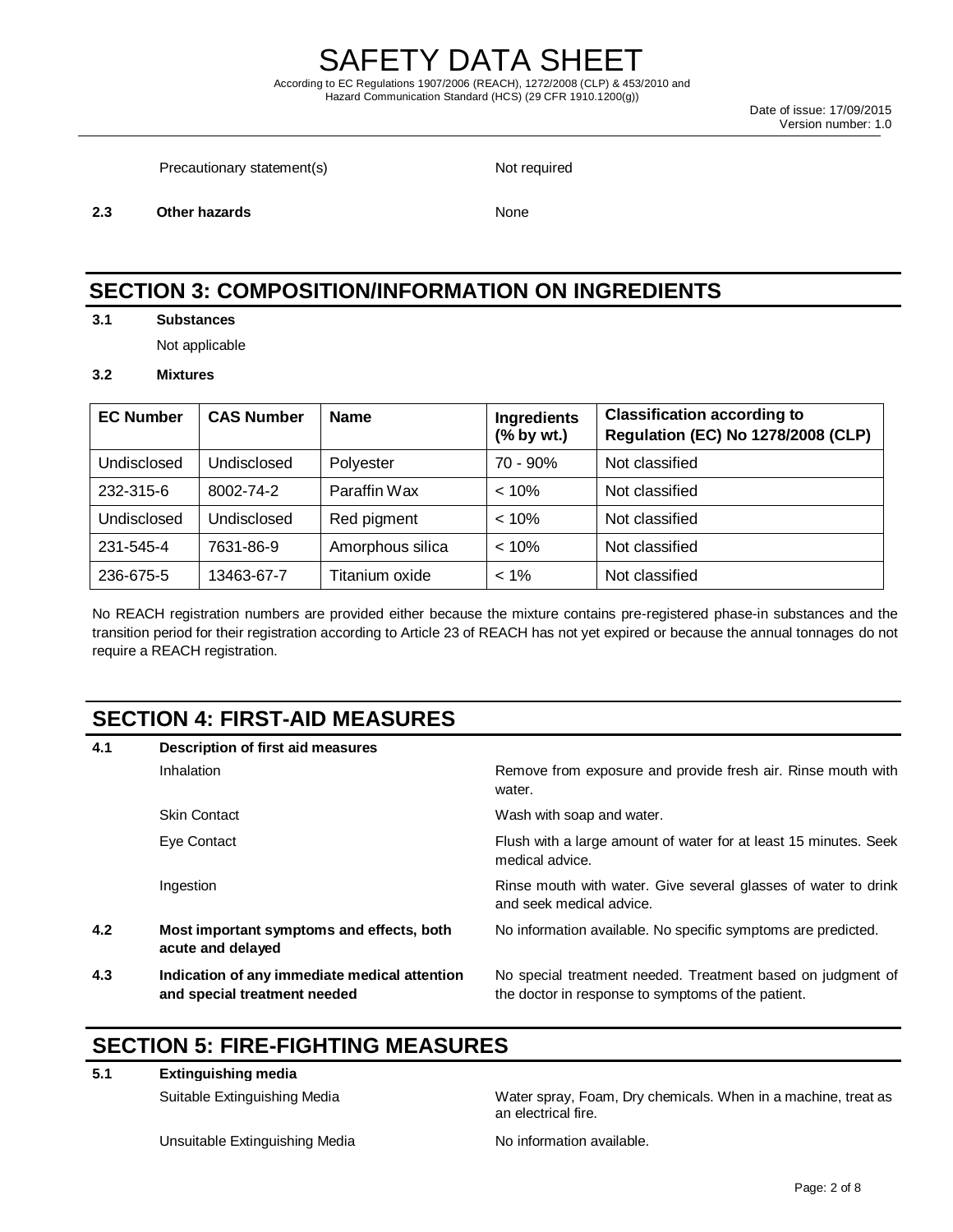#### **5.2 Special hazards arising from the substance or**  None known. **mixture**

**5.3 Advice for fire-fighters IMMED EXAMPLE MEDIATELY** remove flammable materials from the surroundings. Fight fire from the upwind position.

> Remove movable containers to a safe place immediately in case of fire in the vicinity.

> Do not allow non-authorized personnel to access around the fire. Extinguish quickly and completely using specified fire extinguisher.

Wear heat-resistant protective clothing, protective gloves and respiratory protection when engaged in fire-fighting.

# **SECTION 6: ACCIDENTAL RELEASE MEASURES**

| 6.1 | Personal precautions, protective equipment and<br>emergency measures | Avoid inhalation. If you spill a large volume of toner, wear proper<br>protective equipment and collect them in closed container.                                            |
|-----|----------------------------------------------------------------------|------------------------------------------------------------------------------------------------------------------------------------------------------------------------------|
| 6.2 | <b>Environmental precautions</b>                                     | Prevent from entering into soil, waterways and ground water.                                                                                                                 |
| 6.3 | Methods and material for containment and<br>cleaning up              | Shut off ignition sources. For small spills, sweep up or soak up<br>with damp cloth. (It may catch fire by electric sparks inside the<br>vacuum cleaner and cause explosion) |

**6.4 Reference for safe handling See Sections 8 and 13.** 

# **SECTION 7: HANDLING AND STORAGE**

| 7.1 | <b>Precautions for safe handling</b>                            | Technical measures: None required when used as intended in Dell<br>equipment. For use other than normal customer operating<br>procedures (such as in bulk toner processing facilities), local<br>exhaust ventilation may be required. |  |
|-----|-----------------------------------------------------------------|---------------------------------------------------------------------------------------------------------------------------------------------------------------------------------------------------------------------------------------|--|
|     |                                                                 | Notice: Do not incinerate toner or a toner cartridge. Do not<br>dissemble a cartridge.                                                                                                                                                |  |
|     |                                                                 | Safe handling advice: Do not incinerate toner or a toner cartridge.<br>Do not dissemble a cartridge.                                                                                                                                  |  |
| 7.2 | Conditions for safe storage, including any<br>incompatibilities | Technical measures: None<br>Conditions for safe storage: Keep in cool, dry and well-ventilated                                                                                                                                        |  |

area. Keep out of reach of children

# **SECTION 8: EXPOSURE CONTROLS/PERSONAL PROTECTION**

| 8.1   | <b>Control parameters</b>                                       |                                                                                                         |  |
|-------|-----------------------------------------------------------------|---------------------------------------------------------------------------------------------------------|--|
| 8.1.1 | <b>Occupational exposure limits</b><br><b>ACGIH TLV (2015):</b> | No European Union occupational exposure limits.<br>10 mg/m3 (Total)<br>$3 \text{ mg/m}$<br>(Respirable) |  |
|       | <b>OSHA PEL</b>                                                 | 15 mg/m3 (Total)<br>(Respirable)<br>$5 \,\mathrm{mq/m}$                                                 |  |
| 8.1.2 | <b>Biological Limit Value:</b>                                  | None for the product.                                                                                   |  |
| 8.1.3 | <b>PNECs and DNELs:</b>                                         | None available for the product.                                                                         |  |
| 8.2   | <b>Exposure controls</b>                                        |                                                                                                         |  |
| 8.2.1 | Appropriate engineering controls                                | None for the product.                                                                                   |  |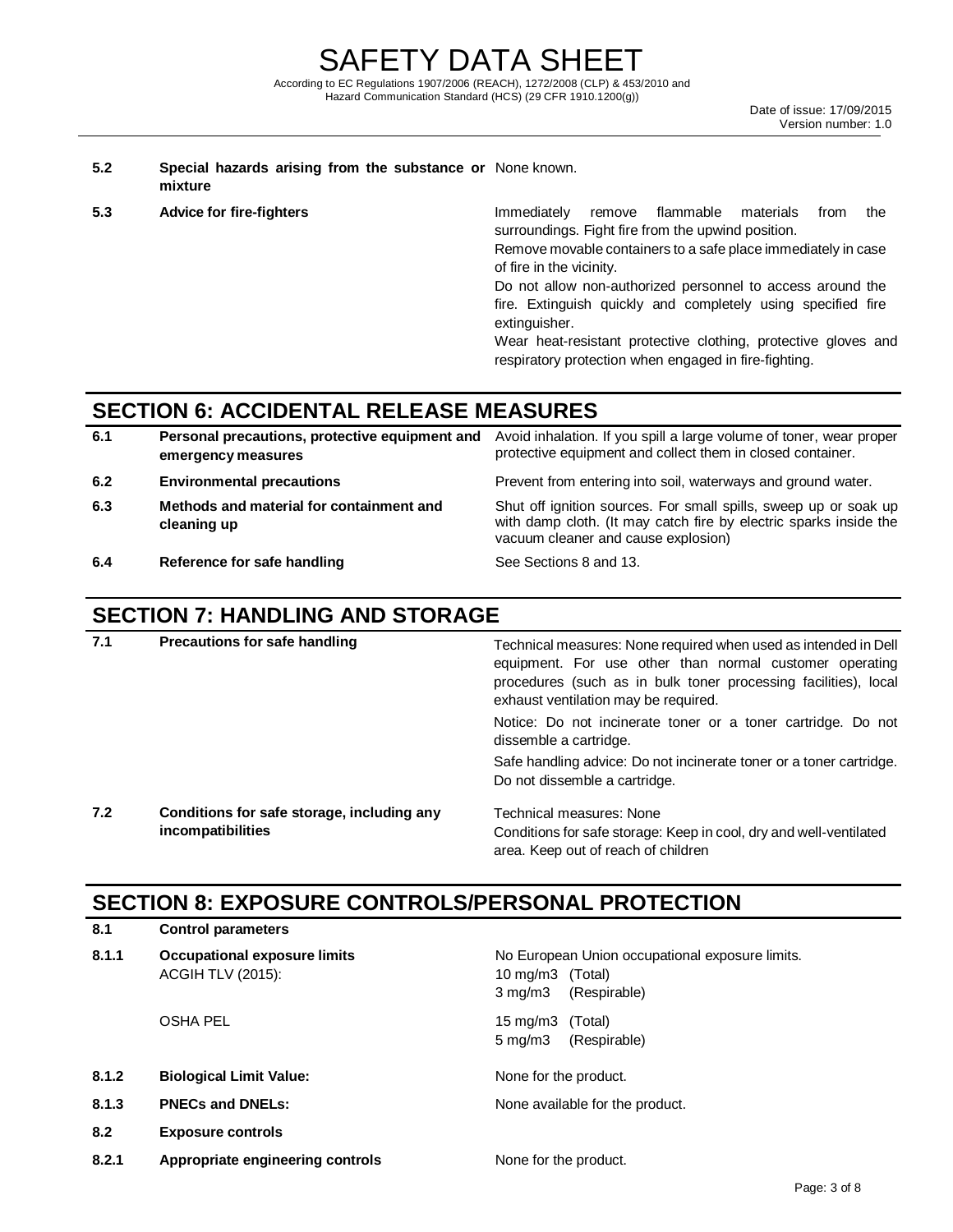SAFETY DATA SHEET According to EC Regulations 1907/2006 (REACH), 1272/2008 (CLP) & 453/2010 and Hazard Communication Standard (HCS) (29 CFR 1910.1200(g))

| 8.2.2 | Individual protection measures, such as<br>personal protective equipment (PPE) | None required when used as intended in Dell equipment. For use<br>other than normal customer operating procedures (such as in bulk<br>toner processing facilities), protective glove, goggles and<br>respirators may be required.                                                                                                                                                                                                                                  |
|-------|--------------------------------------------------------------------------------|--------------------------------------------------------------------------------------------------------------------------------------------------------------------------------------------------------------------------------------------------------------------------------------------------------------------------------------------------------------------------------------------------------------------------------------------------------------------|
|       | Eye/face protection                                                            | Glasses with side protection or goggles. Wear appropriate<br>protective eyeglasses or chemical safety goggles, EN166: 2002<br>as minimum standard.<br>Glasses with side protection or goggles. Wear appropriate<br>protective eyeglasses or chemical safety goggles as described by<br>OSHA's eye and face protection regulations in 29 CFR 1910.133                                                                                                               |
|       | Skin protection (Hand protection/ Other)                                       | Protective gloves. EN374 as minimum standard. Contact the<br>glove manufacturer for specific advice on glove selection and<br>breakthrough times for your use conditions.                                                                                                                                                                                                                                                                                          |
|       | Respiratory protection                                                         | Use approved respirators, EN149 as minimum standard.<br>Protection provided by air purifying respirators against exposure<br>to any hazardous chemical is limited. Use a positive pressure air<br>supplied respirator if there is any potential for uncontrolled<br>release, exposure levels are unknown, or any other circumstance<br>where air purifying respirators may not provide adequate<br>protection.                                                     |
|       |                                                                                | Follow the OSHA respirator regulations found in 29 CFR<br>1910.134.<br>Use NIOSH/MHSA approved respirators. Protection provided by<br>air purifying respirators against exposure to any hazardous<br>chemical is limited. Use a positive pressure air supplied respirator<br>if there is any potential for uncontrolled release, exposure levels<br>are unknown, or any other circumstance where air purifying<br>respirators may not provide adequate protection. |
|       | Skin and body protection                                                       | Protective boots and apron.                                                                                                                                                                                                                                                                                                                                                                                                                                        |
|       | Hygiene measures                                                               | Wash hands thoroughly after handling.                                                                                                                                                                                                                                                                                                                                                                                                                              |
| າາ    | Environmental Evnocura Cantrola                                                | Follow best progrise for site menogement and dispessel of wester                                                                                                                                                                                                                                                                                                                                                                                                   |

**8.2.3 Environmental Exposure Controls Exposure Controls Exposed by Expose Exponse Follow best practice for site management and disposal of waste.** 

# **SECTION 9: PHYSICAL AND CHEMICAL PROPERTIES**

| 9.1 | Information on basic physical and chemical<br>properties |                   |
|-----|----------------------------------------------------------|-------------------|
|     | Appearance                                               | Powder            |
|     | Color                                                    | Magenta           |
|     | Odor                                                     | Faint odor        |
|     | Odor threshold (ppm)                                     | No data available |
|     | pH (Value)                                               | Not applicable    |
|     | Melting point / freezing point                           | No data available |
|     | Initial boiling point and boiling range                  | Not applicable    |
|     | Flash point (°C)                                         | Not applicable    |
|     | Evaporation rate                                         | No data available |
|     | Flammability (solid, gas)                                | No data available |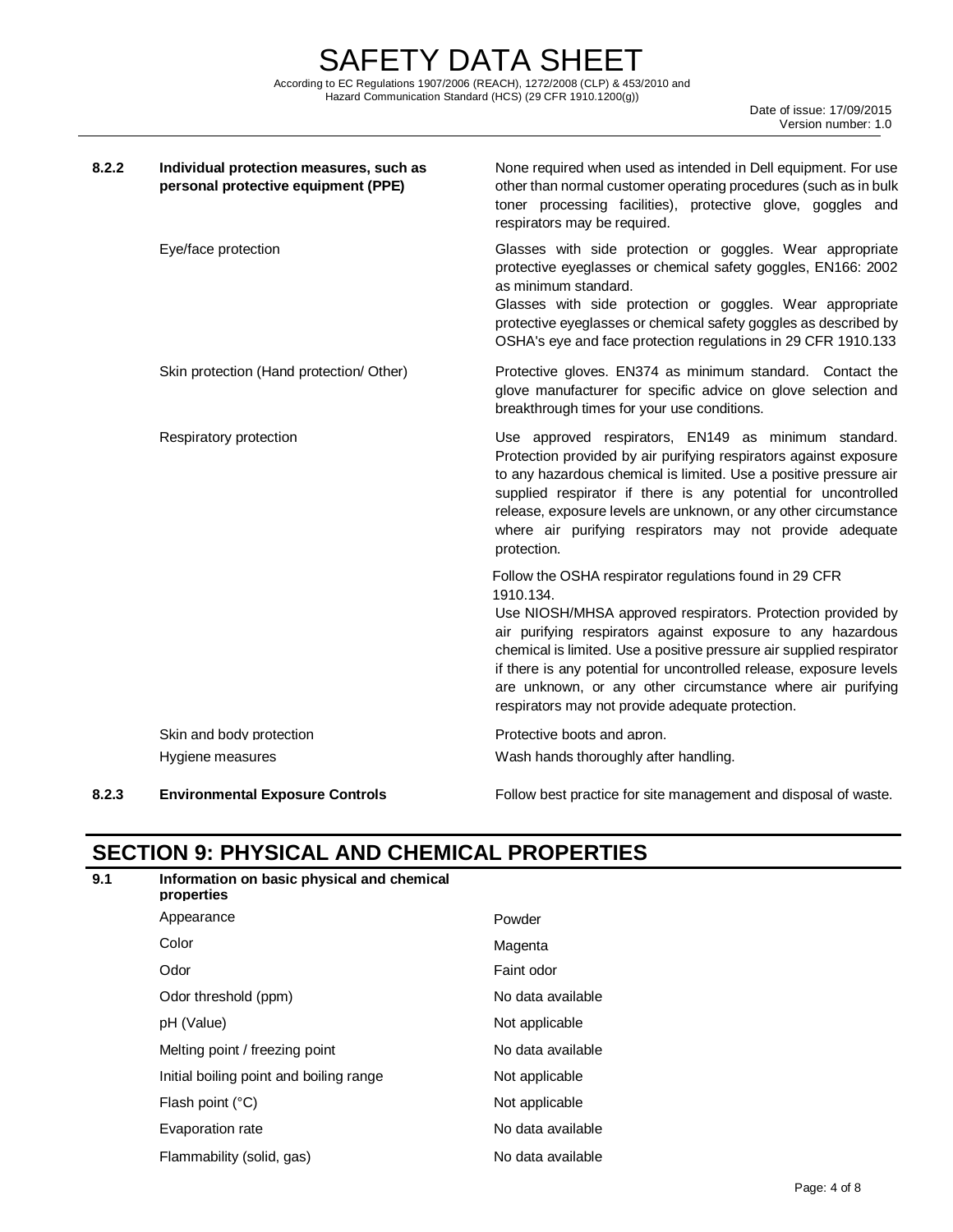According to EC Regulations 1907/2006 (REACH), 1272/2008 (CLP) & 453/2010 and Hazard Communication Standard (HCS) (29 CFR 1910.1200(g))

 Date of issue: 17/09/2015 Version number: 1.0

|     | Upper/lower flammability or explosive limits | No data available     |
|-----|----------------------------------------------|-----------------------|
|     | Vapor pressure                               | Not applicable        |
|     | Vapor density (Air=1)                        | Not applicable        |
|     | <b>Relative Density</b>                      | No data available     |
|     | Solubility(ies)                              | Insoluble             |
|     | Partition coefficient (n-Octanol/water)      | Not applicable        |
|     | Auto ignition temperature                    | Not applicable        |
|     | Decomposition temperature (°C)               | No data available     |
|     | Viscosity (mPa. s)                           | Not applicable        |
|     | Explosive properties                         | No data available     |
|     | Oxidizing properties                         | No data available     |
| 9.2 | <b>Other information</b>                     | No other information. |

## **SECTION 10: STABHILITY AND REACTIVITY**

| 10.1 | <b>Reactivity</b>                  | None              |
|------|------------------------------------|-------------------|
| 10.2 | <b>Chemical stability</b>          | Stable            |
| 10.3 | Possibility of hazardous reactions | None              |
| 10.4 | <b>Conditions to avoid</b>         | None              |
| 10.5 | Incompatible materials             | None              |
| 10.6 | Hazardous decomposition products   | No data available |
|      |                                    |                   |

## **SECTION 11: TOXICOLOGICAL INFORMATION**

| 11.1 | Information on toxicological effects |  |  |
|------|--------------------------------------|--|--|
|      |                                      |  |  |

The toxicity data noted below is based on test results of this materials or similar materials.

| <b>Acute toxicity</b>             |                                                                                                                                                                                                                                                                                                                                                                                                                                                                                                                             |
|-----------------------------------|-----------------------------------------------------------------------------------------------------------------------------------------------------------------------------------------------------------------------------------------------------------------------------------------------------------------------------------------------------------------------------------------------------------------------------------------------------------------------------------------------------------------------------|
| Ingestion                         | LD50(rat): >2000 mg/kg (practically non-toxic)                                                                                                                                                                                                                                                                                                                                                                                                                                                                              |
| Dermal                            | No data available.                                                                                                                                                                                                                                                                                                                                                                                                                                                                                                          |
| Skin corrosion/irritation         | Not an irritant (rabbit)                                                                                                                                                                                                                                                                                                                                                                                                                                                                                                    |
| Serious eye damage/irritation     | Not an irritant (rabbit)                                                                                                                                                                                                                                                                                                                                                                                                                                                                                                    |
| Respiratory or skin sensitization | Not a skin sensitizer (rabbit)                                                                                                                                                                                                                                                                                                                                                                                                                                                                                              |
| mutagenicity                      | Ames Assay: Negative                                                                                                                                                                                                                                                                                                                                                                                                                                                                                                        |
| Carcinogenicity                   | Titanium dioxide is classified as Group 2B by IARC. In animal<br>chronic inhalation study, rats only showed the incidence of lung<br>tumors which is attributed to excessive burden on rat lung<br>clearance mechanism (overloading). It is assumed that a<br>designated use of this product should not cause such excessive<br>burden on lung clearance mechanism. Epidemiological studies<br>provide no clear evidence of elevated risks of lung tumors<br>mortality or morbidity among the workers exposed to TiO2 dust. |

All other ingredients are not classified as carcinogens "ref.1".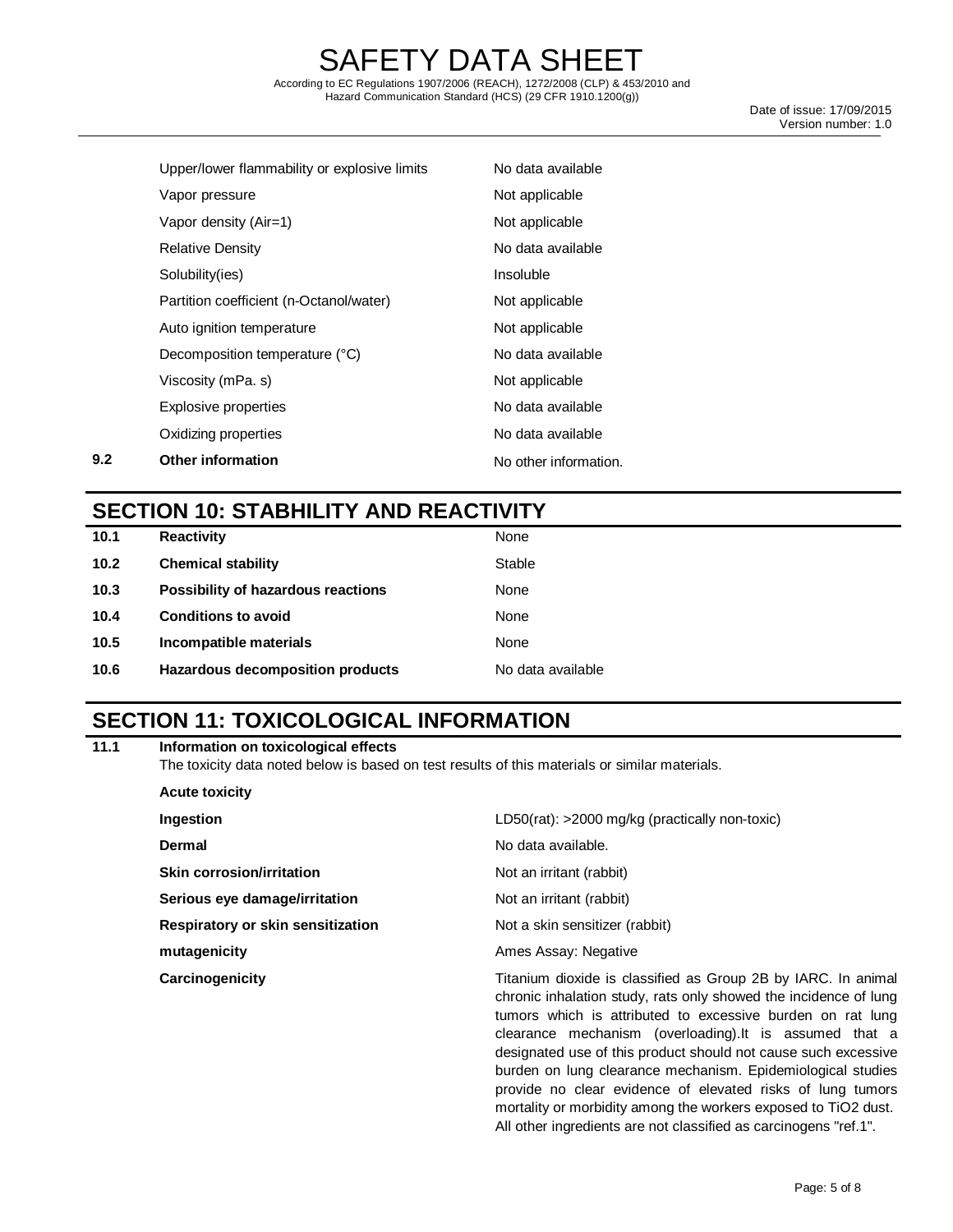Date of issue: 17/09/2015 Version number: 1.0

| <b>Reproductive toxicity</b>                                                     | Not classified as Reproductive and Development chemicals<br>ref.2.                                                                                                                                                                                                                                                                                                                                                                                                                                                                                                                                                                                                                                                                                                                                                                                                                |  |
|----------------------------------------------------------------------------------|-----------------------------------------------------------------------------------------------------------------------------------------------------------------------------------------------------------------------------------------------------------------------------------------------------------------------------------------------------------------------------------------------------------------------------------------------------------------------------------------------------------------------------------------------------------------------------------------------------------------------------------------------------------------------------------------------------------------------------------------------------------------------------------------------------------------------------------------------------------------------------------|--|
| <b>STOT - single exposure</b>                                                    | No data available.                                                                                                                                                                                                                                                                                                                                                                                                                                                                                                                                                                                                                                                                                                                                                                                                                                                                |  |
| <b>STOT - repeated exposure</b>                                                  | The results obtained from a supplier sponsored, Chronic Toner<br>Inhalation Study, demonstrated no lung change in rats for the<br>lowest (1mg/m3) exposure level (i.e. the level most relevant to<br>potential human exposure). A very slight degree of fibrosis was<br>noted in 25% of the animals at the middle (4mg/m3) exposure<br>level, while a slight degree of fibrosis was noted in all the animals<br>at the highest (16 mg/m3) exposure level. These findings are<br>attributed to "lung overloading", a generic response to excessive<br>amounts of any dust retained in the lungs for a prolonged period.<br>This study was conducted using a special test toner to comply<br>with EPA testing protocol. The test toner was ten times more<br>respirable than commercially available supplier toner, and would<br>not be functionally suitable for DELL equipment.*1 |  |
| <b>Aspiration hazard</b>                                                         | Not applicable                                                                                                                                                                                                                                                                                                                                                                                                                                                                                                                                                                                                                                                                                                                                                                                                                                                                    |  |
| <b>Target Organs:</b>                                                            | No data available.                                                                                                                                                                                                                                                                                                                                                                                                                                                                                                                                                                                                                                                                                                                                                                                                                                                                |  |
| Information on the likely routes of exposure:                                    | Inhalation, Skin, Eye, Ingestion                                                                                                                                                                                                                                                                                                                                                                                                                                                                                                                                                                                                                                                                                                                                                                                                                                                  |  |
| <b>Potential Health Effects</b>                                                  |                                                                                                                                                                                                                                                                                                                                                                                                                                                                                                                                                                                                                                                                                                                                                                                                                                                                                   |  |
| <b>Inhalation</b><br>Acute (Immediate):<br>Chronic (Delayed):                    | No data available<br>No data available                                                                                                                                                                                                                                                                                                                                                                                                                                                                                                                                                                                                                                                                                                                                                                                                                                            |  |
| <b>Skin</b><br>Acute (Immediate):<br>Chronic (Delayed):                          | No data available<br>No data available                                                                                                                                                                                                                                                                                                                                                                                                                                                                                                                                                                                                                                                                                                                                                                                                                                            |  |
| Eye<br>Acute (Immediate):<br>Chronic (Delayed):                                  | No data available<br>No data available                                                                                                                                                                                                                                                                                                                                                                                                                                                                                                                                                                                                                                                                                                                                                                                                                                            |  |
| Ingestion<br>Acute (Immediate):<br>Chronic (Delayed):                            | No data available<br>No data available                                                                                                                                                                                                                                                                                                                                                                                                                                                                                                                                                                                                                                                                                                                                                                                                                                            |  |
| Symptoms related to the physical, chemical and<br>toxicological characteristics: | No data available                                                                                                                                                                                                                                                                                                                                                                                                                                                                                                                                                                                                                                                                                                                                                                                                                                                                 |  |

# **SECTION 12: ECOLOGICAL INFORMATION**

| 12.1 | Toxicity                         | The toxicity data noted below is based on test results of this<br>materials or similar materials.<br><b>Acute Toxicity</b><br>Fish 96hr LC50 (Oryzias latipes) : > 500 mg/L (practically non-<br>toxic)<br>Daphnia 48hr EC50 (Daphnia magna) : > 100 mg/L (practically<br>non-toxic)<br>Algae 72hr EC50 (Selenastrum capricornutum) : > 100 mg/L<br>(practically non-toxic) |
|------|----------------------------------|-----------------------------------------------------------------------------------------------------------------------------------------------------------------------------------------------------------------------------------------------------------------------------------------------------------------------------------------------------------------------------|
| 12.2 | Persistence and degradability    | No data available                                                                                                                                                                                                                                                                                                                                                           |
| 12.3 | <b>Bioaccumulative potential</b> | No data available                                                                                                                                                                                                                                                                                                                                                           |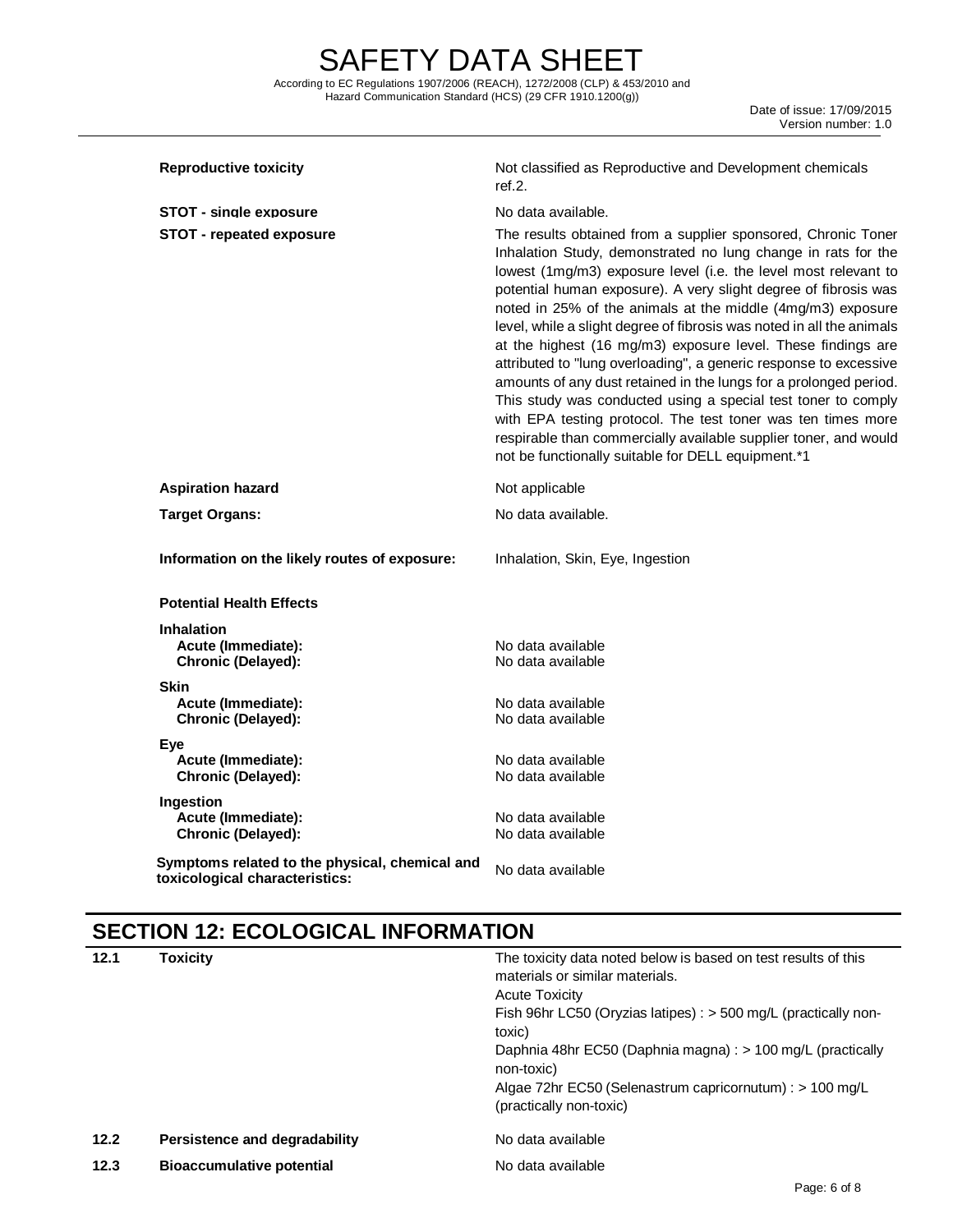Date of issue: 17/09/2015 Version number: 1.0

- **12.4 Mobility in soil 12.4 Mobility in soil**
- **12.6 Other adverse effects No data available No data available**

## **SECTION 13: DISPOSAL CONSIDERATIONS**

- **13.1 Disposal methods**
- 
- 

**13.1.1 Residual wastes Dispose of in accordance with national and local regulations.** 

**13.1.2 Contaminated containers and packaging Dispose of in accordance with national and local regulations.** 

## **SECTION 14: TRANSPORT INFORMATION**

Transport in accordance with national, and local regulations.

DOT Status: Not classified as a hazardous material or substance under US DOT. International Shipping: ADR/RID/IMDG/IATA Classes: not regulated.

| 14.1 | UN number                                                                         | Not regulated  |
|------|-----------------------------------------------------------------------------------|----------------|
| 14.2 | UN Proper Shipping Name                                                           | None           |
| 14.3 | Transport hazard class(es)                                                        | None           |
| 14.4 | <b>Packing Group</b>                                                              | None           |
| 14.5 | <b>Environmental hazards</b>                                                      | None           |
| 14.6 | Special precautions for user                                                      | None           |
| 14.7 | Transport in bulk according to Annex II of<br><b>MARPOL73/78 and the IBC Code</b> | Not applicable |

## **SECTION 15: REGULATORY INFORMATION**

**15.1 Safety, health and environmental regulations/legislation specific for the product EU regulations** This safety datasheet complies with the requirements of EC Regulations 1907/2006 (REACH), 1272/2008 (CLP) & 453/2010. Authorizations: Not applicable Restrictions on use: Not applicable

#### **15.2 Chemical Safety Assessment**

A Chemical Safety Assessment has not been carried out for this product.

## **SECTION 16: OTHER INFORMATION**

**Date of preparation of SDS:** 17 September 2015

#### **Methods of evaluation:**

The mixture was classified using data available for the mixture and data available for the neat substances with the application of relevant concentration limits, in accordance with Regulation (EC) No 1272/2008.

#### **References:**

ECHA Guidance on the compilation of safety data sheets. Version 2.1. February 2014.

GESTIS-database on hazardous substances

Regulation (EC) No. 1907/2006 of The European Parliament and of The Council of 18 December 2006 concerning the Registration, Evaluation, Authorization and Restriction of Chemicals (REACH).

COMMISSION REGULATION (EU) No 453/2010 of 20 May 2010 amending Regulation (EC) No 1907/2006 of the European Parliament and of the Council on the Registration, Evaluation, Authorization and Restriction of Chemicals (REACH).